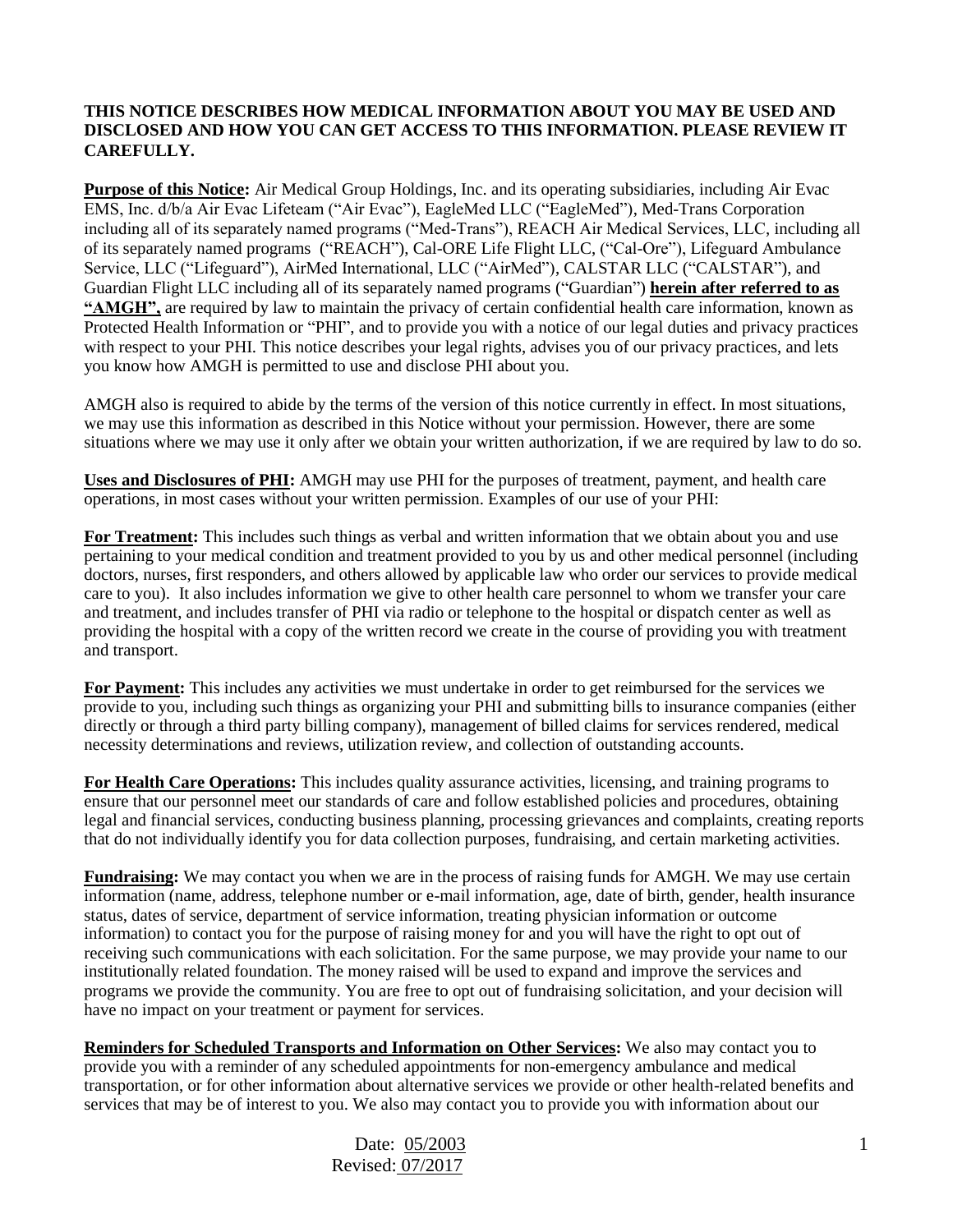annual membership program.

**Use and Disclosure of PHI without your Authorization:** AMGH is permitted to use PHI without your written authorization, or opportunity to object in certain situations, including:

- For AMGH use in treating you or in obtaining payment for services provided to you or in other health care operations.
- For the treatment, activities of another health care provider.
- To another health care provider or entity for the payment activities of the provider or entity that receives the information (such as your hospital or insurance company).
- To another health care provider (such as the hospital to which you are transported) for the health care operations activities of the entity that receives the information as long as the entity receiving the information has or has had a relationship with you and the PHI pertains to that relationship.
- For disclosures required by international, federal, state, or local law.
- For health care fraud and abuse detection or for activities related to compliance with the law.
- To a family member, other relative, or close personal friend or other individual involved in your care if we obtain your verbal agreement to do so or if we give you an opportunity to object to such a disclosure and you do not raise an objection. We may also disclose health information to your family, relatives, or friends if we infer from the circumstances that you would not object. For example, we may assume you agree to our disclosure of your personal health information to your spouse when your spouse has called the ambulance for you. In situations where you are not capable of objecting (because you are not present or due to your incapacity or medical emergency), we may, in our professional judgment, determine that a disclosure to your family member, relative, or friend is in your best interest. In that situation, we will disclose only health information relevant to that person's involvement in your care.
- To a public health authority in certain situations such as reporting a birth death or disease as required by law, as part of a public health investigation, to report child or adult abuse or neglect or domestic violence, to report adverse events such as product defects, or to notify a person about exposure to a possible communicable disease as required by law.
- For health oversight activities including audits or government investigations, inspections, disciplinary proceedings, and other administrative or judicial actions undertaken by the government (or their contractors) by law to oversee the health care system.
- For judicial and administrative proceedings as required by a court or administrative order, or in some cases in response to a subpoena or other legal process.
- For law enforcement activities in limited situations, such as when there is a warrant for the request, or when the information is needed to locate a suspect or stop a crime.
- For military, national defense and security and other special government functions. If you are a member of the armed forces, we may release PHI as required by military command authorities including foreign military authorities.
- To avert a serious threat to the health and safety of a person or the public at large.
- For workers' compensation purposes, and in compliance with workers' compensation laws.
- To coroners, medical examiners, and funeral directors for identifying a deceased person, determining cause of death, or carrying on their duties as authorized by law.
- To our business associates that perform functions on our behalf or provide us with services if the information is necessary for such functions or services. All of our business associates are obligated to protect the privacy of your PHI and are not allowed to use or disclose any information other than as specified in our contract.
- To a correctional institution if you are an inmate or law enforcement official if you are under custody if necessary.
- If you are an organ donor, we may release health information to organizations that handle organ procurement or organ, eye or tissue transplantation or to an organ donation bank, as necessary to facilitate organ donation and transplantation.
- To disaster relief organizations, if you do not object, that seeks your PHI to coordinate your care, or notify family and friends of your location or condition in a disaster.
- For research projects, but this will be subject to strict oversight and approvals and health information will

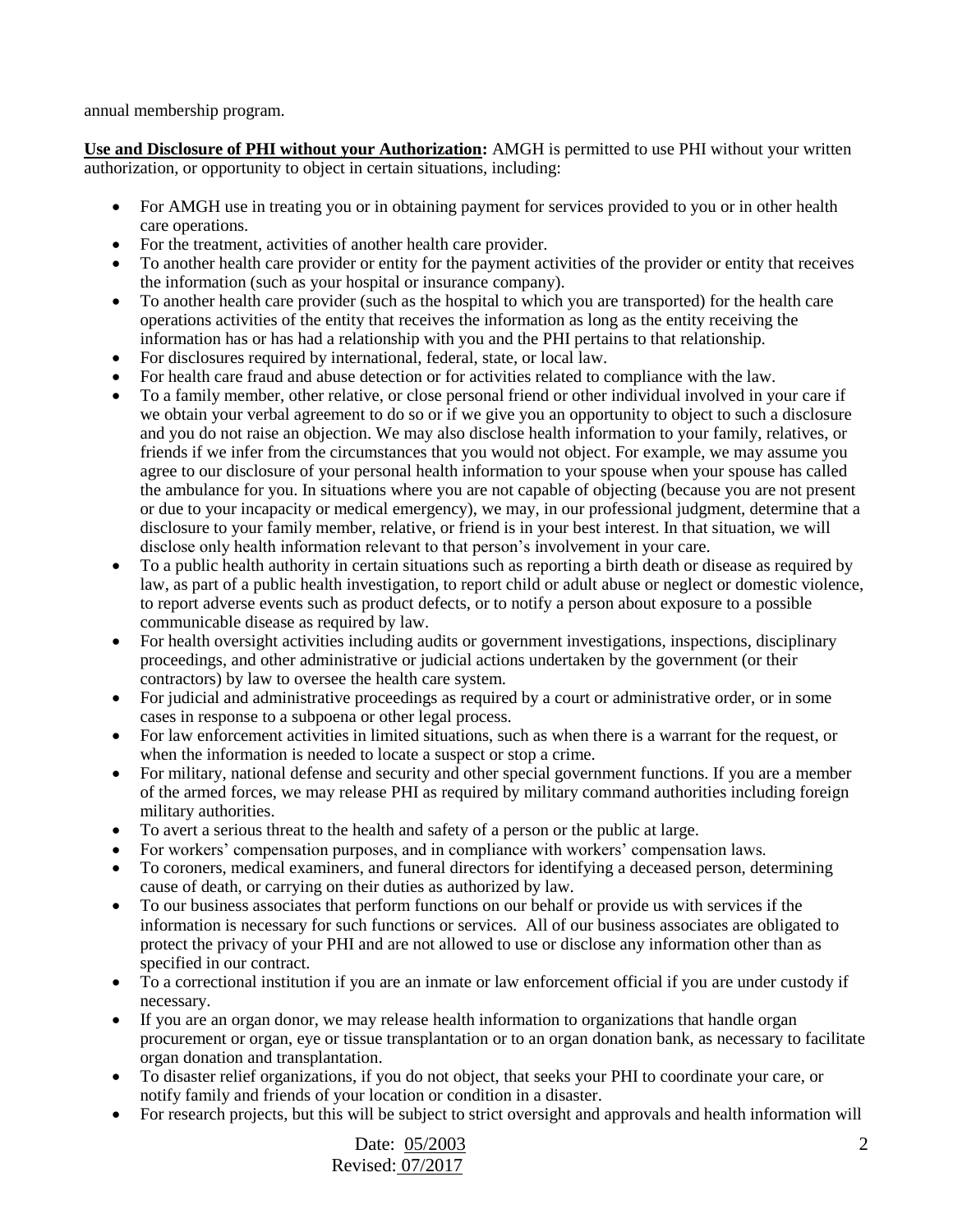be released only when there is a minimal risk to your privacy and adequate safeguards are in place in accordance with the law.

 We may use or disclose health information about you in a way that does not personally identify you or reveal who you are.

## **Use and Disclosures Requiring Your Authorization:**

- Uses and disclosures for marketing purposes
- Uses and disclosures of psychotherapy notes
- Disclosures that constitute a sale of your PHI

Any other use or disclosure of PHI, not covered by this Notice will only be made with your written authorization, (the authorization must specifically identify the information we seek to use or disclose, as well as when and how we seek to use or disclose it). **You may revoke your authorization at any time, in writing to our Privacy Office, except to the extent that we have already used or disclosed medical information in reliance on that authorization.**

**Patient Rights**: As a patient, you have a number of rights with respect to the protection of your PHI, including:

 **The Right to Access, Copy or Inspect Your PHI:** This means you may come to our offices, inspect, and copy most of the medical information about you that we maintain. You must make your request in writing. We will normally provide you with access to this information within 30 days of your request or the timeframe required under state law. We also may charge you a reasonable fee for you to copy any medical information that you have the right to access. In limited circumstances, we may deny you access to your medical information, and you may appeal certain types of denials. We have available forms to request access to your PHI and we will provide a written response if we deny you access and let you know your appeal rights. If you wish to inspect and copy your medical information, you should contact the Privacy Officer listed at the end of this Notice.

If your PHI is maintained in an electronic format (known as an electronic medical record or an electronic health record), you have the right to request that an electronic copy of your record be given to you or transmitted to another individual or entity. We will make every effort to provide access to your PHI in the form or format you request, if it is readily producible in such form or format. If the PHI is not readily producible in the form or format you request your record will be provided in either our standard electronic format or if you do not want this form or format, a readable hard copy form. We may charge you a reasonable, cost-based fee for the labor associated with transmitting the electronic medical record.

- The Right to Amend Your PHI: You have the right to ask us to amend written medical information that we may have about you. We will generally amend your information within 60 days of your request and will notify you when we have amended the information. We are permitted by law to deny your request to amend your medical information only in certain circumstances; such as we believe the information you have asked us to amend is correct. If you wish to request that we amend the medical information that we have about you, you should contact the Privacy Officer listed at the end of this Notice.
- **The Right to Request an Accounting of Our Use and Disclosure of Your PHI:** You may request an accounting from us of certain disclosures of your medical information that we have made in the last six years before the date of your request. We are not required to give you an accounting of information we have used or disclosed for purposes of treatment, payment or health care operations, or when we share your health information with our business associates, such as our billing company or a medical facility from/to which we have transported you.

We also are **not required** to give you an accounting of our uses of protected health information for which you have already given us written authorization. If you wish to request an accounting of the medical information about you that we have used or disclosed that is not exempted from the accounting requirement, you should contact the Privacy Officer listed at the end of this Notice.